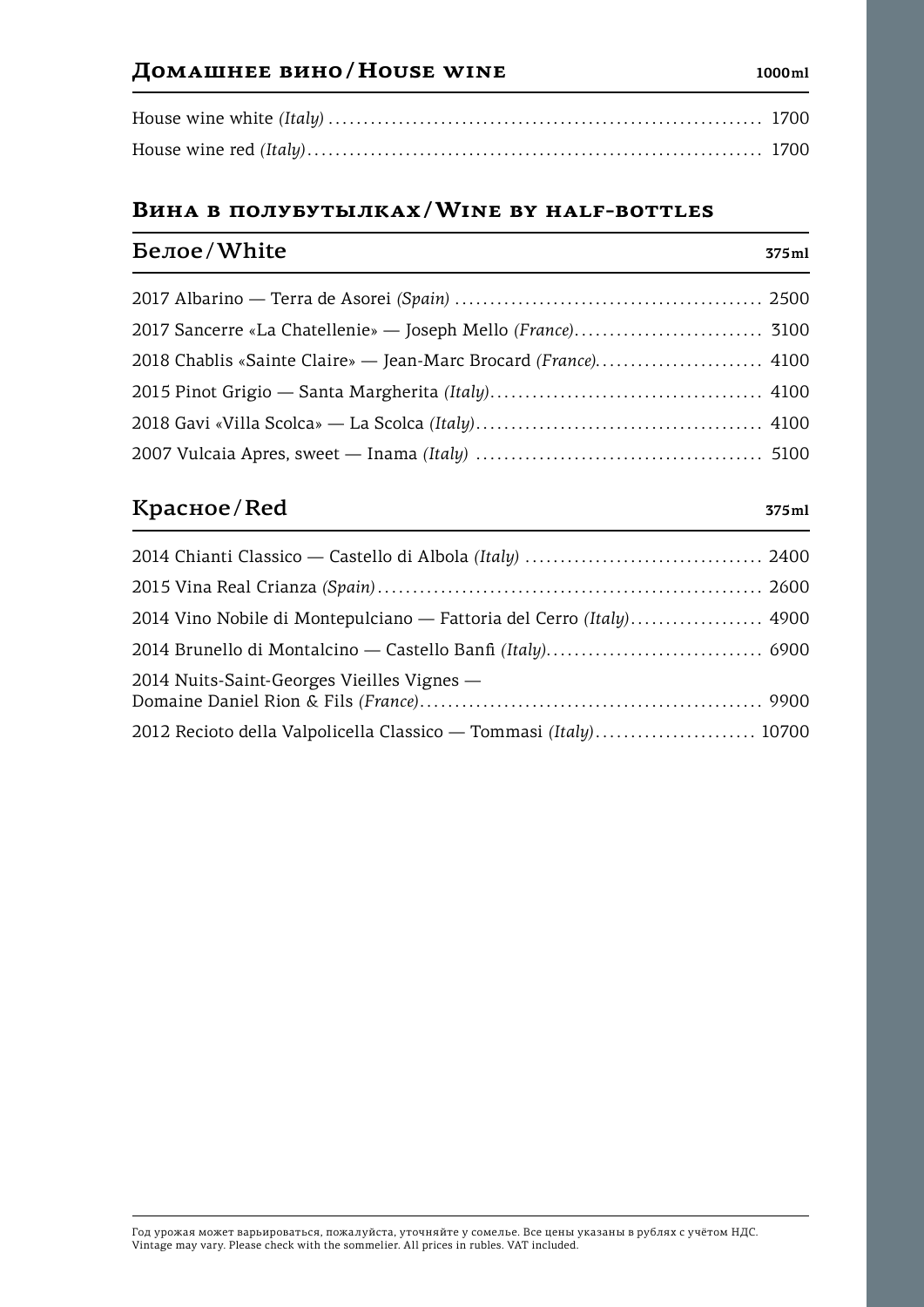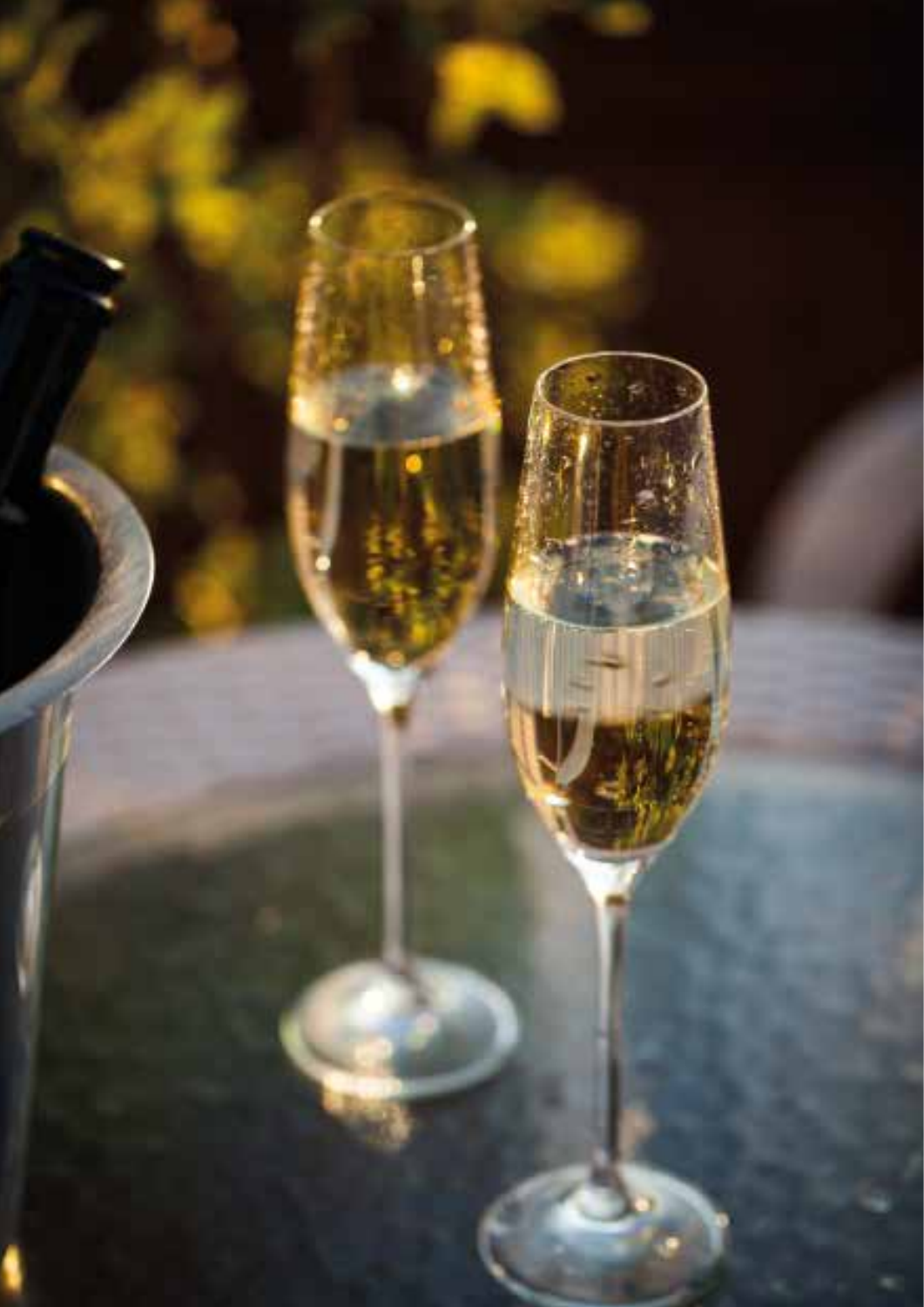#### ИГРИСТЫЕ ВИНА/SPARKLING WINE

| Cremant de Limoux «Grande Cuvee 1531» — Aimery Sieur d'Arques (France)  4300 |  |
|------------------------------------------------------------------------------|--|
| Franciacorta Cuvee Prestige Brut Rose — Ca'Del Bosco (Italy) 15100           |  |

#### ШАМПАНСКОЕ/СНАМРАGNE

375ml 750ml

Год урожая может варьироваться, пожалуйста, уточняйте у сомелье. Все цены указаны в рублях с учётом НДС.<br>Vintage may vary. Please check with the sommelier. All prices in rubles. VAT included.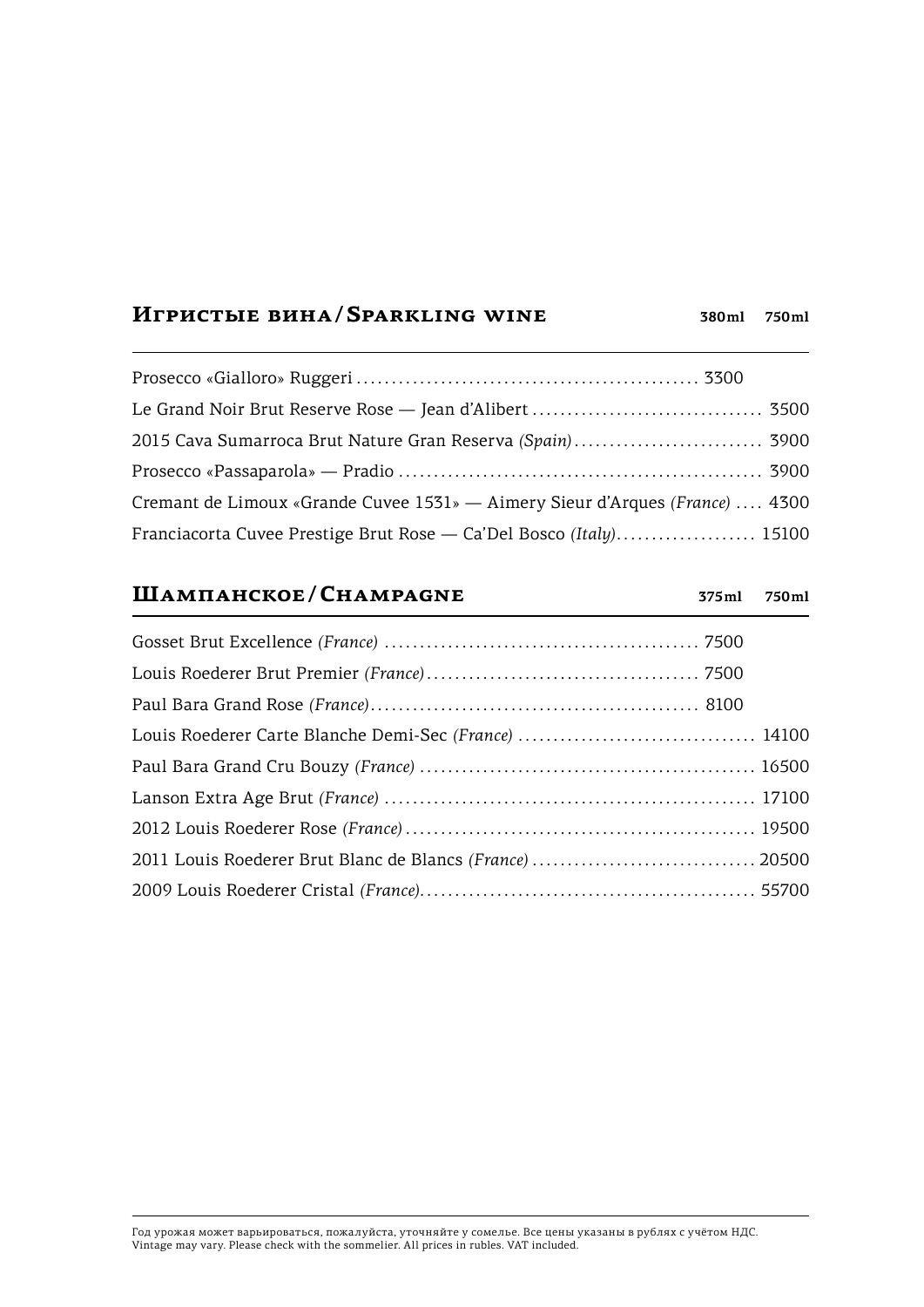#### Белые вина/White wines

# Франция/France

 $\overline{C}$ 

| $Bop\partial o/Bordeaux$                                         | 750ml |
|------------------------------------------------------------------|-------|
|                                                                  |       |
|                                                                  |       |
| Бургундия/Bourgogne                                              | 750ml |
| 2018 Bourgogne Chardonnay «Laforet» — Joseph Drouhin 4900        |       |
|                                                                  |       |
|                                                                  |       |
|                                                                  |       |
| 2012 Chablis Grand Cru Bougrot - Joseph Drouhin 25500            |       |
| Долина Луары / Valee de Loire                                    | 750ml |
|                                                                  |       |
| 2016 Pouilly-Fume «En Travertin» — Henri Bourgeois 8800          |       |
| Эльзас/Alsace                                                    | 750ml |
|                                                                  |       |
|                                                                  |       |
| Германия и Австрия/Germany and Austria                           | 750ml |
| 2018 Gruner Veltliner Klassik (Austria) - Weingut Nastl 2990     |       |
|                                                                  |       |
| 2015 Gruner Veltliner Loibner Smaragd - Alzinger (Austria)  8100 |       |
|                                                                  |       |
|                                                                  |       |
| Вина других стран/Wines of other countries                       | 750ml |
|                                                                  |       |
|                                                                  |       |
| 2016 Chardonnay Unwooded - Diemersdal (South Africa)  6100       |       |
| Россия/Russia                                                    | 750ml |
|                                                                  |       |
|                                                                  |       |
|                                                                  |       |
|                                                                  |       |

 $\boldsymbol{O}$ Экологически чистое вино. Ecowine.

Oранжевое вино. Orange wine.

RES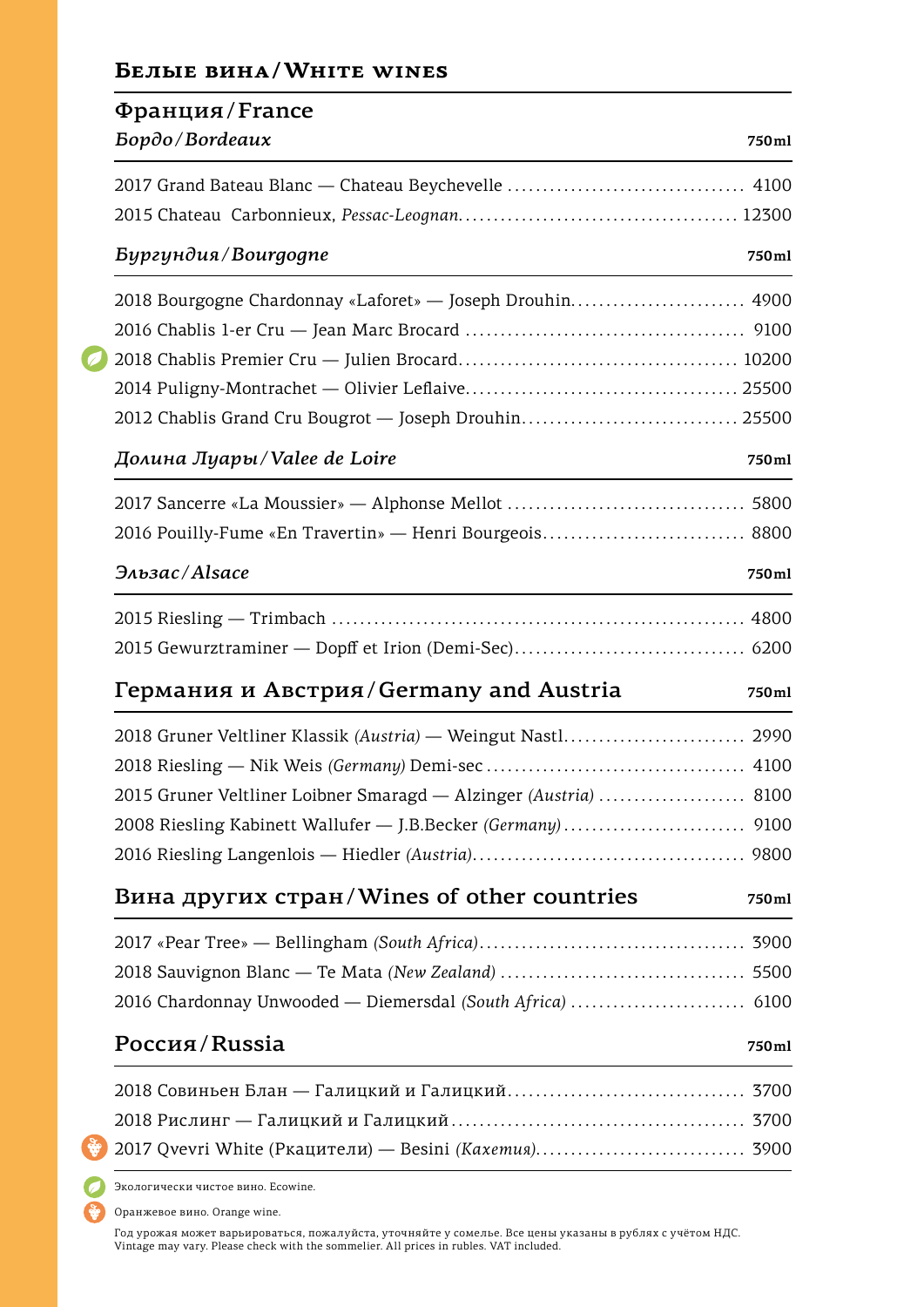#### Белые вина/White wines

| Италия/Italy<br>Фриули/Friuli | 750 ml |
|-------------------------------|--------|
|                               |        |
|                               |        |
|                               |        |
|                               |        |
| Пьемонт/Piemonte              | 750ml  |
|                               |        |
|                               |        |
| Венето/Veneto                 | 750ml  |
|                               |        |
|                               |        |
| Тоскана/Toscana               | 750ml  |
|                               |        |
|                               |        |
| Альто-Адидже/Alto-Adige       | 750ml  |
|                               |        |
|                               |        |
|                               |        |
| Сардиния/Sardegna             | 750ml  |
|                               |        |
| Cuuunua/Sicilia               | 750ml  |
|                               |        |
| Испания/Spain                 | 750ml  |
|                               |        |
|                               |        |
|                               |        |
|                               |        |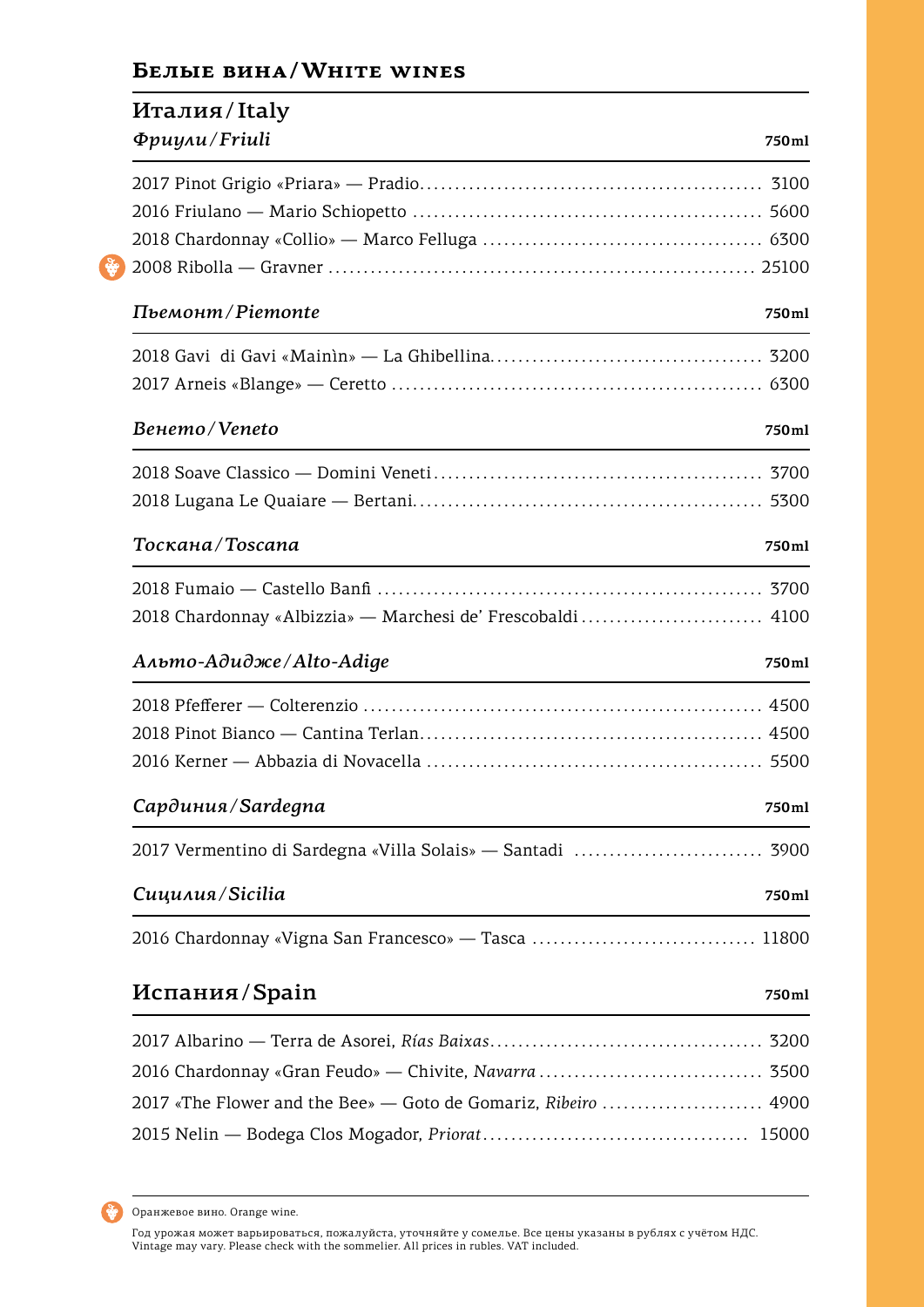#### **КРАСНЫЕ ВИНА/RED WINES**

### Франция/France  $\textit{Bopdo}/\textit{Bordeaux}$

| 2004 Chateau Pichon Longueville Baron 2-er Grand Cru Classe, Pauillac 59900 |  |
|-----------------------------------------------------------------------------|--|
| 2006 Chateau Palmer 3-me Grand Cru Classe, Margaux  88800                   |  |
|                                                                             |  |

#### $Bypzyn@ua/Bourgogne$

#### 750ml

| Долина Роны/Valee du Rhone                           | 750ml |
|------------------------------------------------------|-------|
|                                                      |       |
| 2012 Chateauneuf du Pape — Chateau la Gardine  12700 |       |
| Долина Луары/Valee de Loire                          | 750ml |
|                                                      |       |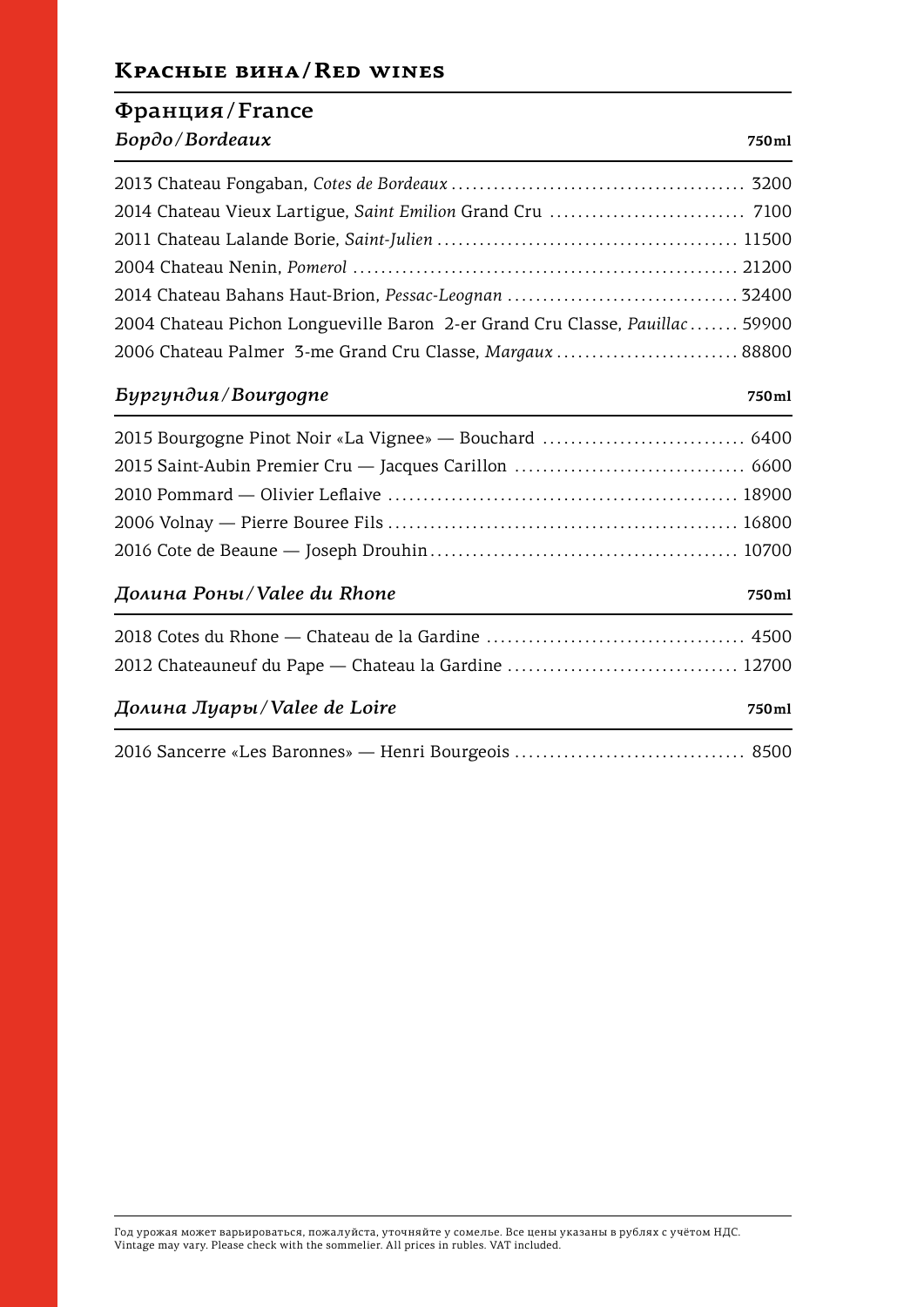#### **КРАСНЫЕ ВИНА/RED WINES**

# Италия/Italy

| $\Pi$ bemon $m/P$ iemonte                                                       | 750ml |
|---------------------------------------------------------------------------------|-------|
|                                                                                 |       |
|                                                                                 |       |
|                                                                                 |       |
| <b>Венето/Veneto</b>                                                            | 750ml |
| 2015 Valpolicella Classico Superiore Ripasso «La Casetta» — Domini Veneti  6700 |       |
| 2012 Amarone della Valpolicella Classico — Rubinelli Vajol 11900                |       |
| Тоскана/Toscana                                                                 | 750ml |
|                                                                                 |       |
|                                                                                 |       |
|                                                                                 |       |
|                                                                                 |       |
|                                                                                 |       |
| 2013 Vino Nobile di Montepulciano «Asinone» — Poliziano  11500                  |       |
| 2013 Brunello di Montalcino Castelgiocondo — Frescobaldi 13200                  |       |
|                                                                                 |       |
|                                                                                 |       |
| Anynua/Puglia                                                                   | 750ml |
|                                                                                 |       |
| $\Phi$ puy $\lambda u$ /Friuli                                                  | 750ml |
|                                                                                 |       |
| Mapke/Marche                                                                    | 750ml |
|                                                                                 |       |
| Cuuunua/Sicilia                                                                 | 750ml |
|                                                                                 |       |
|                                                                                 |       |

Год урожая может варьироваться, пожалуйста, уточняйте у сомелье. Все цены указаны в рублях с учётом НДС.<br>Vintage may vary. Please check with the sommelier. All prices in rubles. VAT included.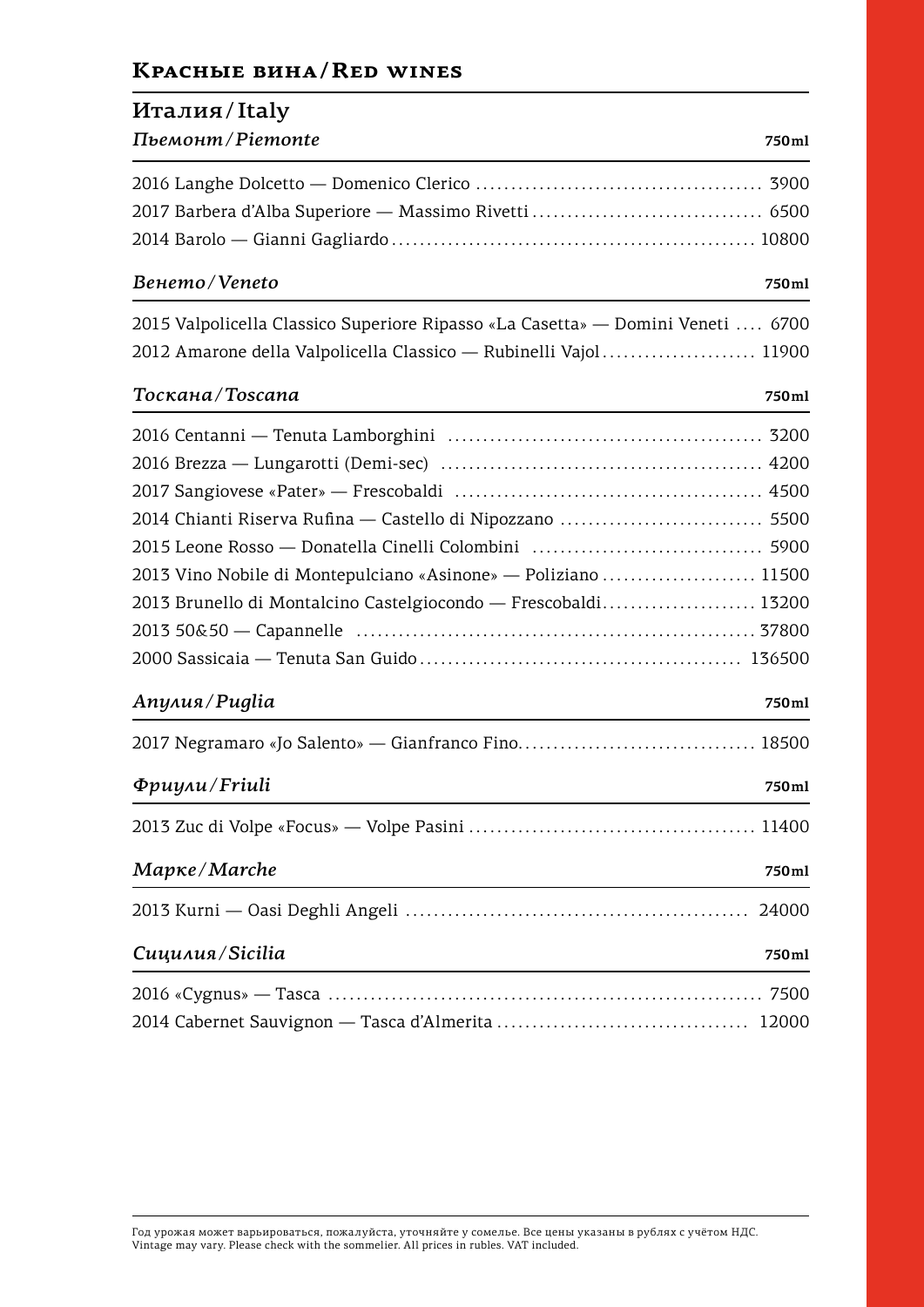### Испания/Spain

| 2015 Solar de Libano Crianza — Castillo de Sajazarra, Rioja 2500          |  |
|---------------------------------------------------------------------------|--|
|                                                                           |  |
|                                                                           |  |
| 2018 El Ilusionista — Bodegas Horacio Gomez Araujo, Ribera del Duero 3600 |  |
| 2018 Finca Resalso — Emilio Moro, Ribera del Duero  4900                  |  |
|                                                                           |  |
|                                                                           |  |
|                                                                           |  |
|                                                                           |  |

### Вина других стран/Wines of other countries

| 2012 Spatburgunder Eltviller Rheinberg - J.B.Becker (Germany) 13700 |  |
|---------------------------------------------------------------------|--|

| Россия/Russia | 750 m |
|---------------|-------|
|               |       |
|               |       |

| PO3OBLIE BUHA/ROSE WINES | 750 ml |
|--------------------------|--------|
|                          |        |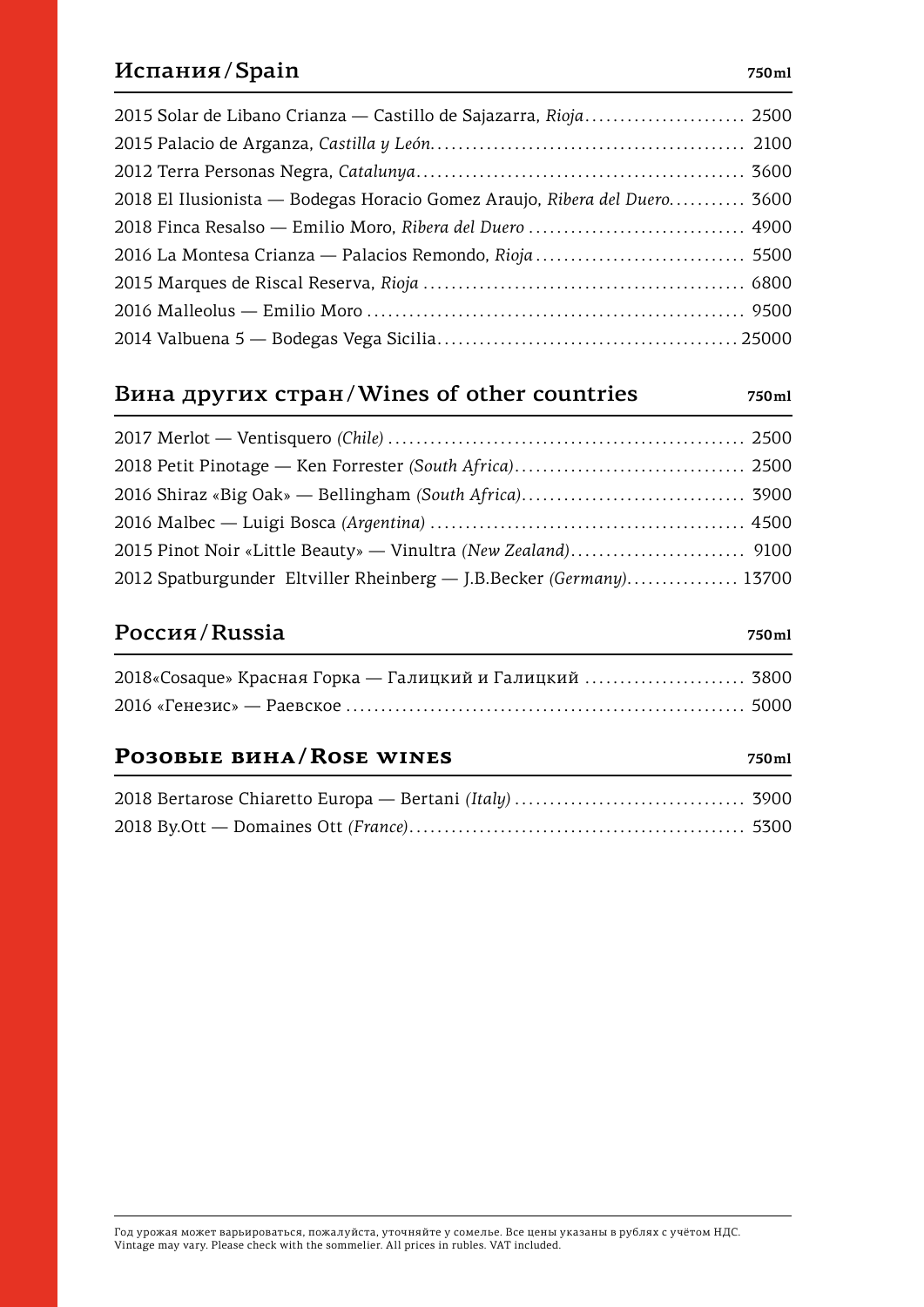| XEPEC/JEREZ                                | 50 <sub>ml</sub>  |
|--------------------------------------------|-------------------|
|                                            |                   |
| ГРАППА И ДИСТИЛЛЯТЫ/GRAPPA AND DISTILLATES | 50ml              |
|                                            |                   |
|                                            |                   |
| Арманьяк/Armagnac                          | 50 <sub>m</sub> 1 |
|                                            |                   |
| Коньяк/Сосмас                              | 50 <sub>ml</sub>  |
|                                            |                   |
|                                            |                   |
|                                            |                   |
|                                            |                   |
|                                            | 1100              |
|                                            |                   |
|                                            |                   |
| Кальвадос/Calvados                         | 50ml              |
|                                            | 850               |
| Джин/ GIN                                  | 50ml              |
|                                            |                   |
|                                            |                   |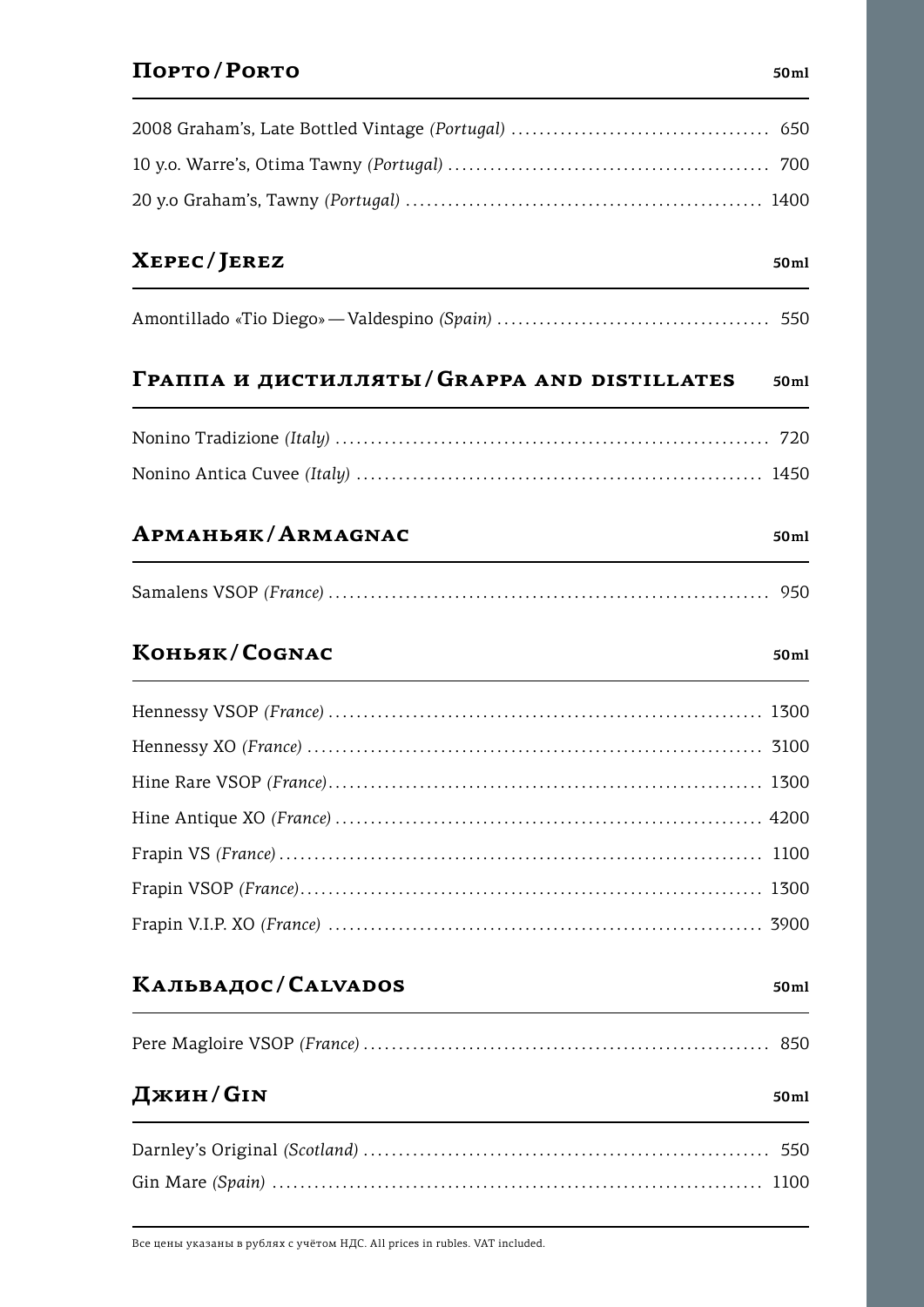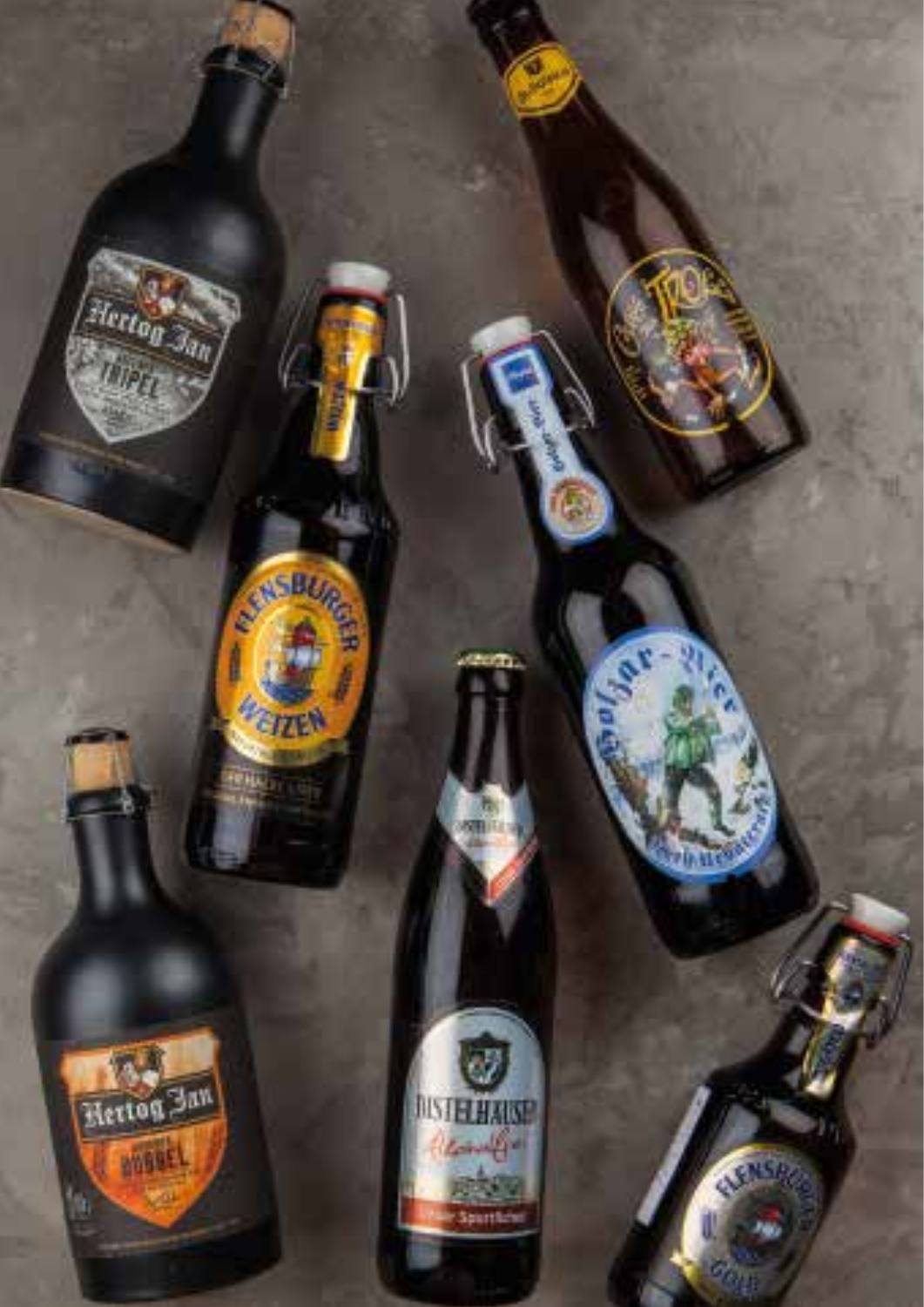| Пиво бутылочное/BOTTLED BEER                                                               | 330ml | 500ml |
|--------------------------------------------------------------------------------------------|-------|-------|
| Светлое фильтрованное                                                                      |       | 550   |
| Дюбиссон «Кюве де Тролс/Dubuisson «Cuvee des Trolls» (Бельгия)  500<br>Нефильтрованное     |       |       |
| Хиршброй «Хольцар-Бир»/Hirschbrau «Holzar-Bier» (Германия)  550<br>Темное фильтрованное    |       |       |
| Светлое нефильтрованное                                                                    |       |       |
| Темное нефильтрованное                                                                     |       |       |
| Энгель, Келлербир Хель/Engel Kellerbier Hell Alkoholfrei (Германия)  350<br>Безалкогольное |       |       |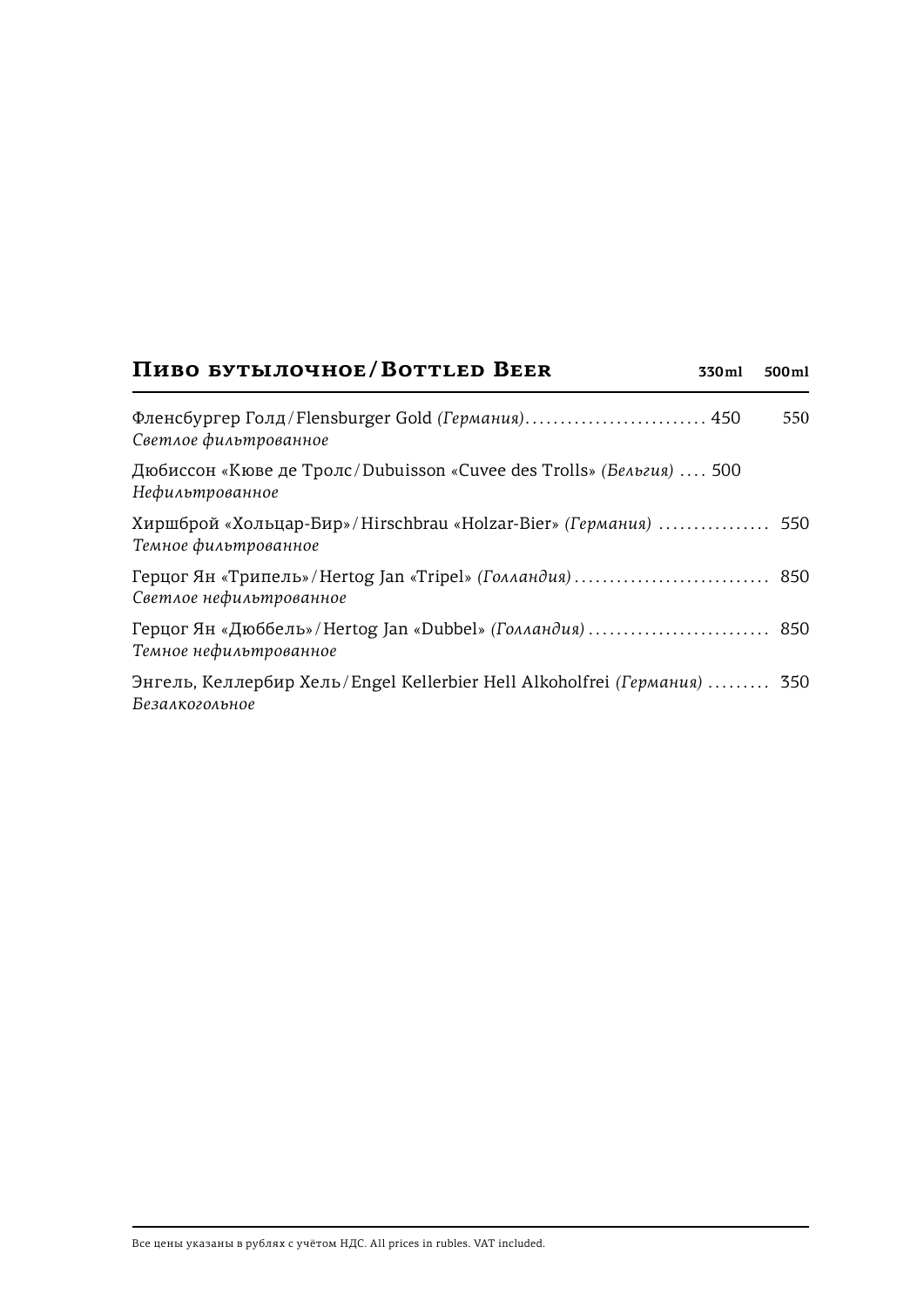#### **Виски/WHISKY**

| POM/RUM<br>50ml              |
|------------------------------|
|                              |
|                              |
| Текила/Теquila<br>50ml       |
|                              |
|                              |
|                              |
|                              |
| Водка/Уорка<br>50ml          |
| 150                          |
| 350                          |
| 390                          |
| 450                          |
| 790                          |
| <b>BUTTEP/BITTER</b><br>50ml |
| 590                          |

Все цены указаны в рублях с учётом НДС. All prices in rubles. VAT included.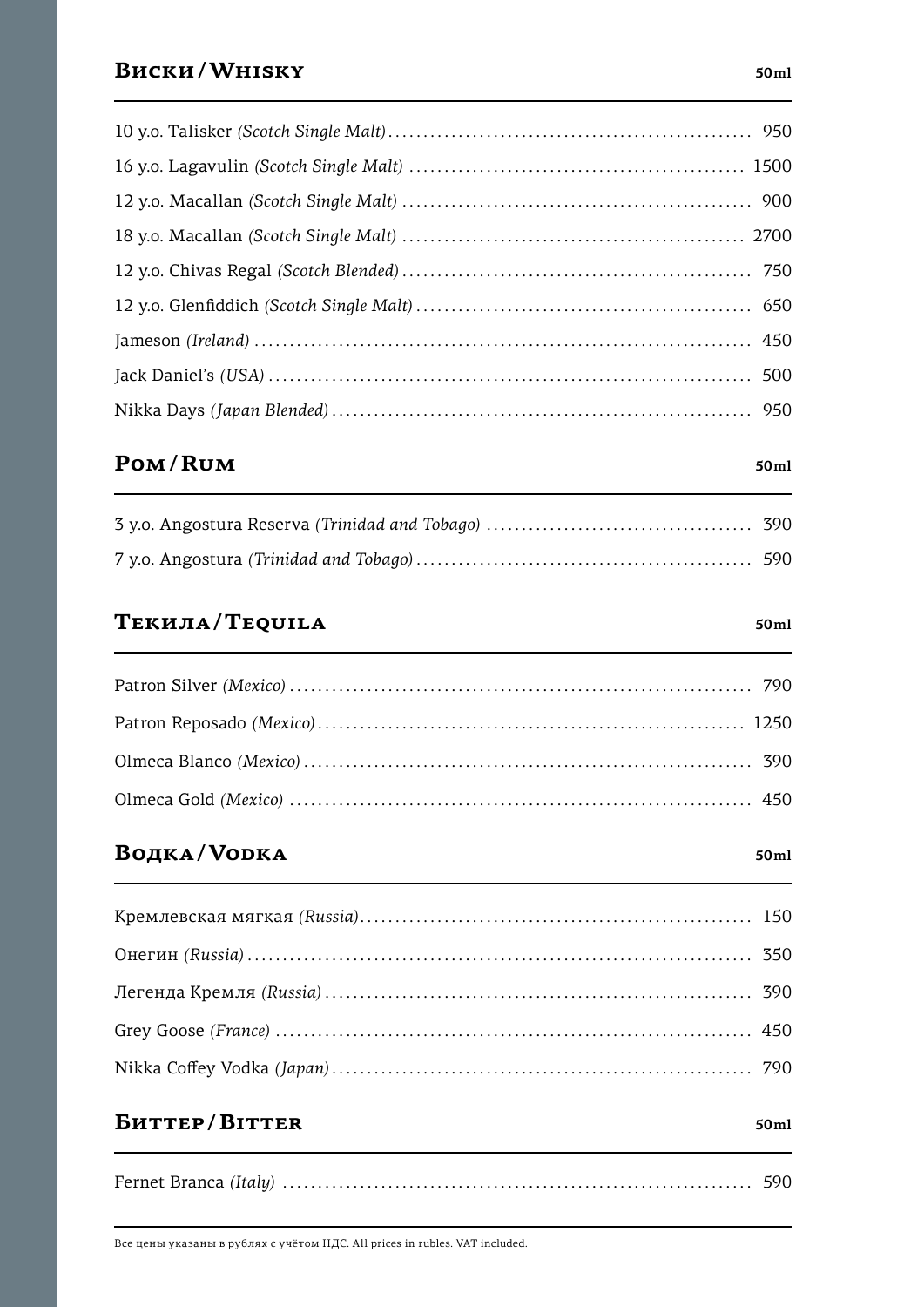#### Ликеры/Liqueurs

#### Домашние морсы **HOMEMADE BERRY DRINKS**

| KBAC/KVASS | 200ml 1000ml |  |
|------------|--------------|--|
|            |              |  |

|  | -400 |
|--|------|

#### БЕЗАЛКОГОЛЬНЫЕ НАПИТКИ/SOFT DRINKS  $250ml$

### COK/JUICE

Апельсин/яблоко/томат/вишня Orange/apple/tomato/cherry

## Свежевыжатый сок/Fresh juice

# 

Все цены указаны в рублях с учётом НДС. All prices in rubles. VAT included.

250ml 1000ml

 $200ml$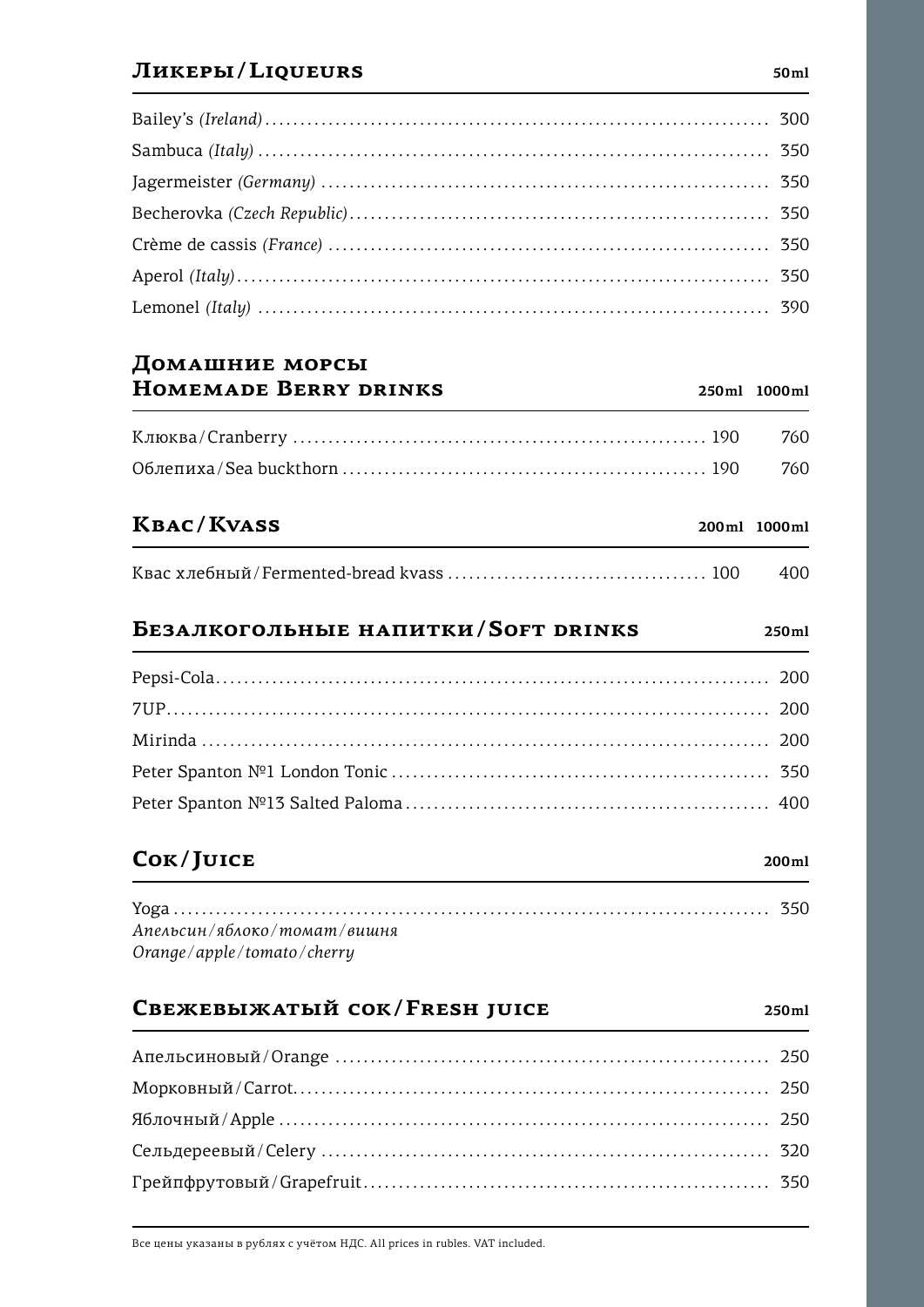

| Горячие чаи/Нот теа | 300ml 1000ml |
|---------------------|--------------|
|                     | 600.         |
|                     | 600          |

Все цены указаны в рублях с учётом НДС. All prices in rubles. VAT included.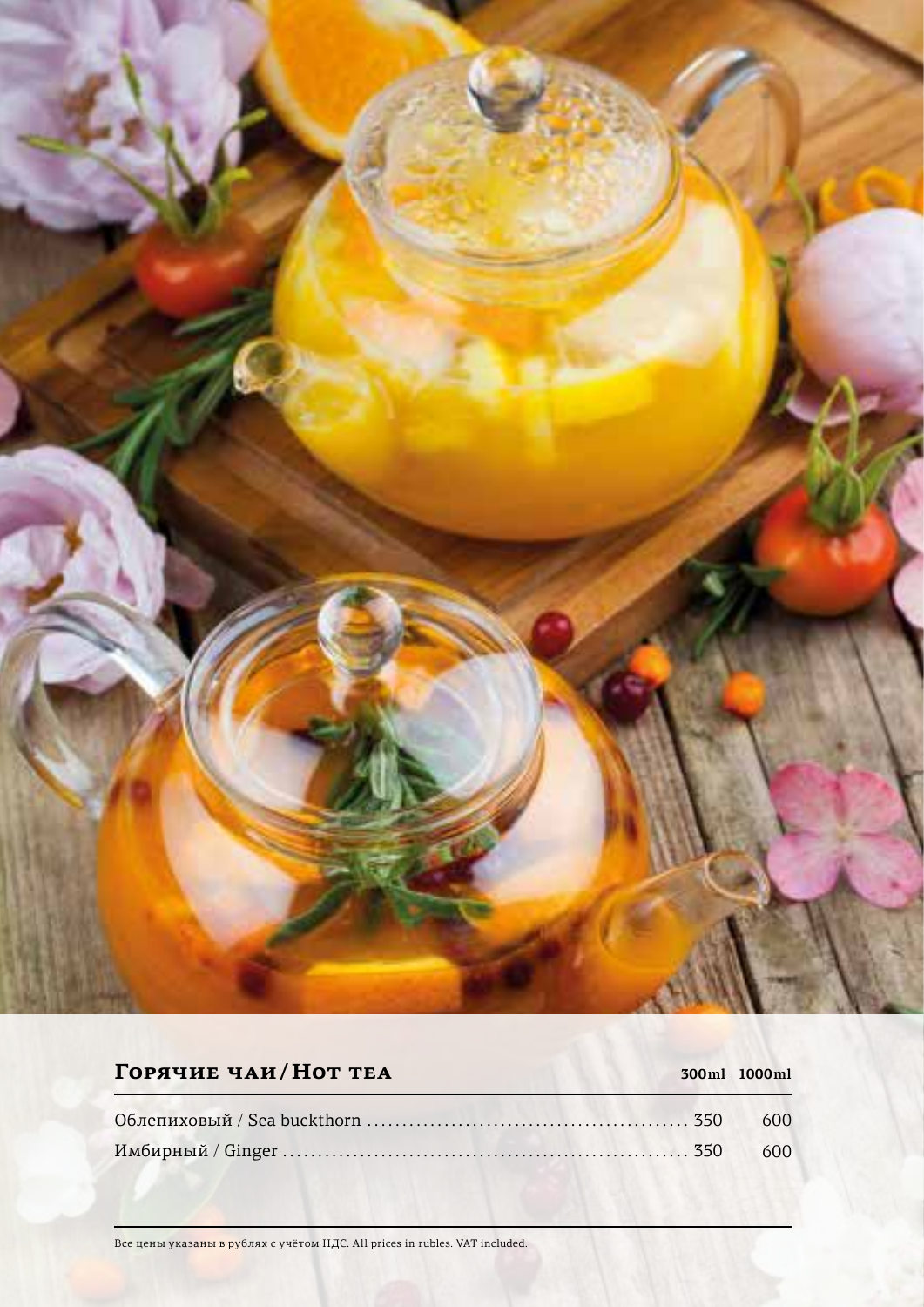

| Горячие напитки/Hot Drinks | 250ml |
|----------------------------|-------|
|                            |       |
|                            |       |